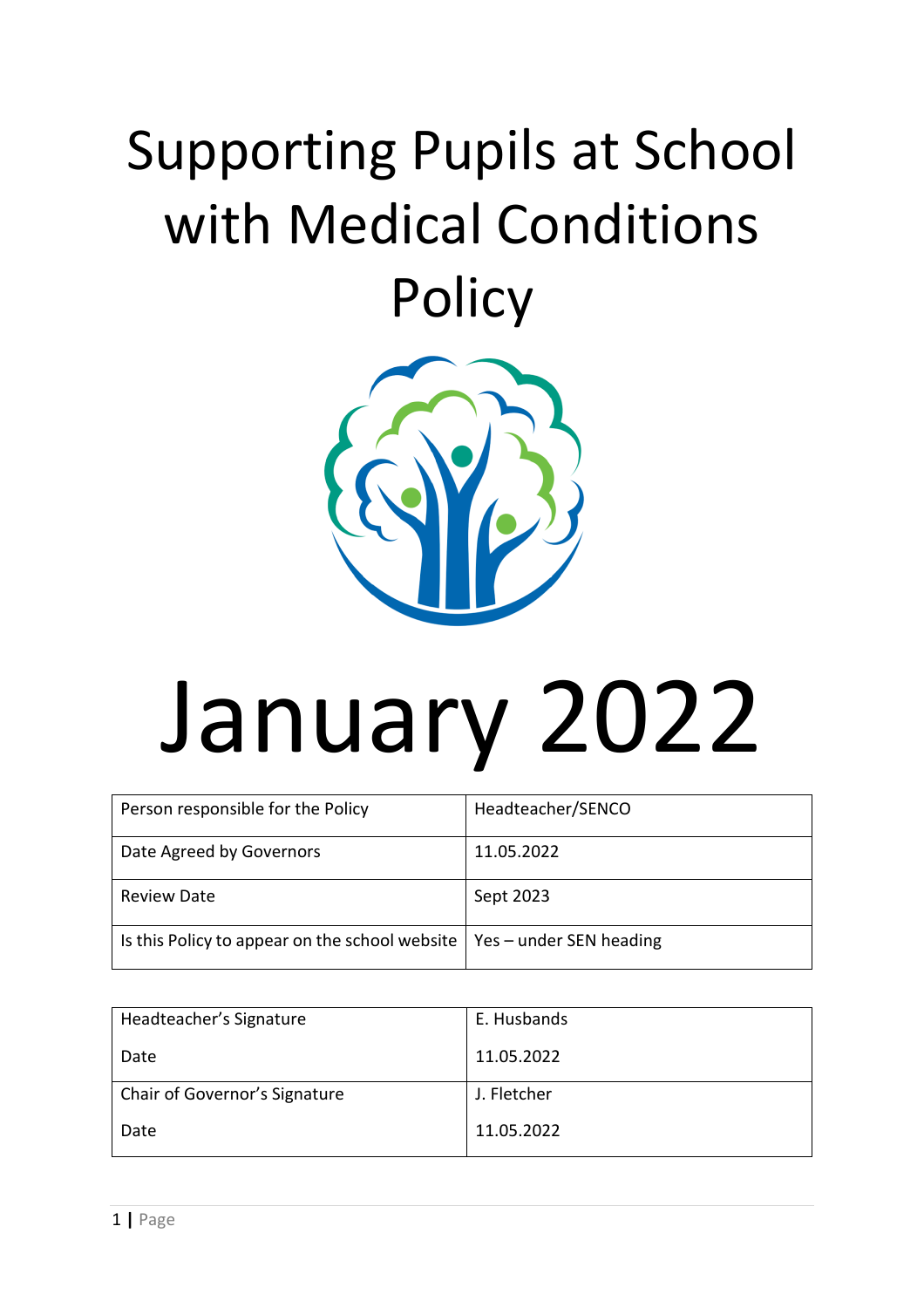# **Policy for Supporting Pupils at School with Medical Conditions**

# **Contents**

|     | 1.  |                                      |  |  |
|-----|-----|--------------------------------------|--|--|
|     |     |                                      |  |  |
|     |     |                                      |  |  |
|     |     |                                      |  |  |
|     |     |                                      |  |  |
|     |     |                                      |  |  |
|     |     |                                      |  |  |
|     | 2.6 |                                      |  |  |
|     |     |                                      |  |  |
| 3.  |     |                                      |  |  |
| 4.  |     |                                      |  |  |
|     |     |                                      |  |  |
| 5.  |     |                                      |  |  |
| 6.  |     |                                      |  |  |
| 7.  |     |                                      |  |  |
| 8.  |     |                                      |  |  |
| 9.  |     |                                      |  |  |
| 10. |     |                                      |  |  |
| 11. |     |                                      |  |  |
| 12. |     |                                      |  |  |
|     |     | Appendix 1- Healthcare Plan Template |  |  |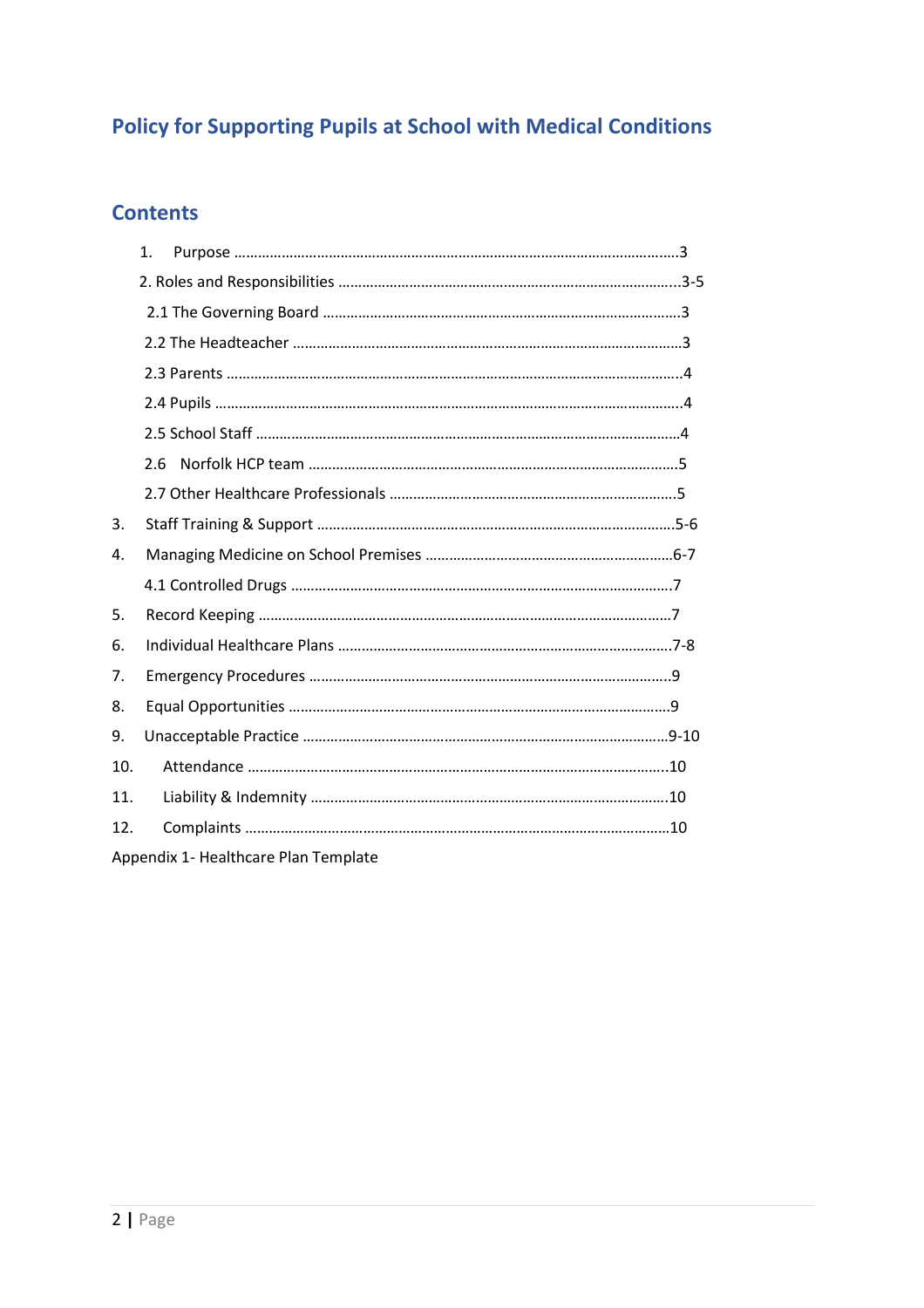# **1. Purpose**

The purpose of the Policy for Supporting Pupils at School with Medical Conditions is to ensure that:

- Pupils, staff and parents/carers understand how our school will support pupils with medical conditions
- Pupils with medical conditions are properly supported to allow them to access the same education as other pupils, including school trips and sporting activities

The Headteacher and SENCO will the implement the policy by:

- Making sure sufficient staff are suitably trained
- Making staff aware of pupil's condition, where appropriate
- Making sure there are cover arrangements to ensure someone is always available to support pupils with medical conditions
- Providing supply teachers with appropriate information about the policy and relevant pupils
- Developing and monitoring individual healthcare plans (IHPs).

Through regular meetings and monitoring, the governing body will ensure the policy has been correctly implemented.

This policy meets the school's statutory requirements under section 100 of the [Children and Families Act 2014](http://www.legislation.gov.uk/ukpga/2014/6/section/100/enacted) which places a duty on governing bodies of maintained schools, proprietors of academies and management committees of PRUs to make arrangements for supporting pupils at their school with medical conditions.

This Policy pays due regard to the Department for Education's statutory guidance [Supporting pupils at school with medical conditions.](https://assets.publishing.service.gov.uk/government/uploads/system/uploads/attachment_data/file/803956/supporting-pupils-at-school-with-medical-conditions.pdf)

# **2. Roles and Responsibilities**

# **2.1 The Governing body**

The Governing body will oversee the arrangements made by the Headteacher and SENCO to support pupils with medical conditions in school, including making sure that a policy for supporting pupils with medical conditions in school is developed and implemented.

#### **2.2 The Headteacher**

The Headteacher will ensure that their school's policy is developed and effectively implemented with partners. This includes ensuring that all staff are aware of the policy for supporting pupils with medical conditions and understand their role in its implementation. The Headteacher will ensure that all staff who need to know are aware of the child's condition, ensure that sufficient trained numbers of staff are available to implement the policy and deliver against all individual healthcare plans,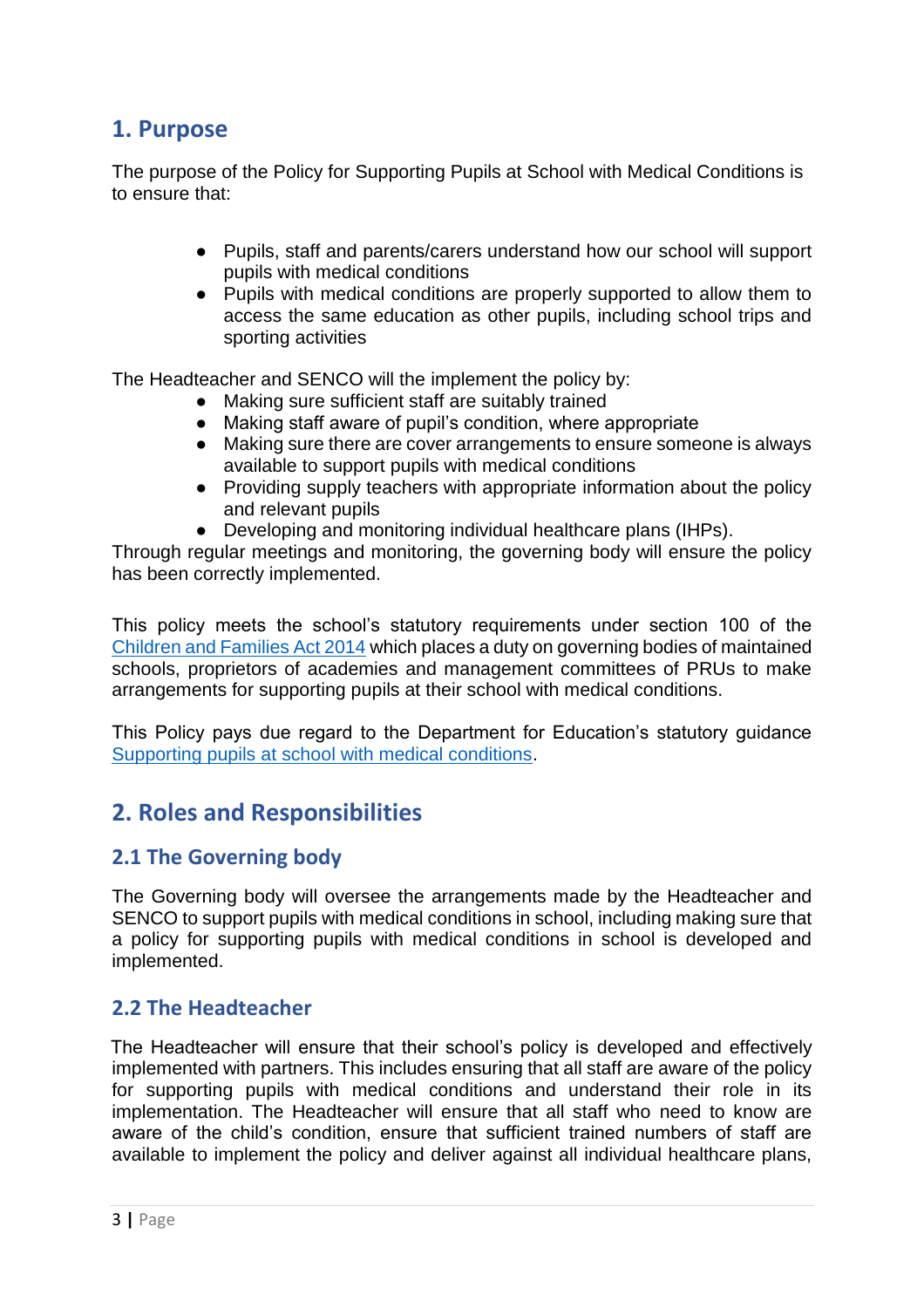including in contingency and emergency situations. This may involve recruiting a member of staff for this purpose.

The Headteacher has overall responsibility for the development of individual healthcare plans, will make sure that school staff are appropriately insured and are aware that they are insured to support pupils in this way. The Headteacher will ensure that contact is made with Norfolk health care professionals (HCP) in cases where further guidance to support the management of the pupil's health need is required. This may include signposting to other HCP or organisations.

# **2.3 Parents/Carers**

Parents/carers will provide the school with sufficient and up-to-date information about their child's medical needs. They may in some cases be the first to notify the school that their child has a medical condition. Parents/carers are key partners and should be involved in the development and review of their child's individual healthcare plan and may be involved in its drafting. They should carry out any action they have agreed to as part of its implementation, e.g. provide medicines and equipment and ensure they or another nominated adult are contactable at all times. Where a child is identified as having complex health needs which may require additional staff funding, or the management of more specialised equipment please consult the NCC Guidance for managing Children and Young People with complex medical care needs in educational settings.

# **2.4 Pupils**

Pupils with medical conditions will often be best placed to provide information about how their condition affects them. They should be fully involved in discussions about their medical support needs and contribute as much as possible to the development of, and comply with, their individual healthcare plan. Other pupils will often be sensitive to the needs of those with medical conditions.

# **2.5 School Staff**

Any member of school staff may be asked to provide support to pupils with medical conditions, including the administering of medicines, although they cannot be required to do so. Although administering medicines is not part of teachers' professional duties, they should take into account the needs of pupils with medical conditions that they teach. School staff should receive sufficient and suitable training and achieve the necessary level of competency before they take on responsibility to support children with medical conditions. Any member of school staff should know what to do and respond accordingly when they become aware that a pupil with a medical condition needs help.

Staff must not give prescription medicines or undertake healthcare procedures without appropriate training, as detailed in health care plans if necessary.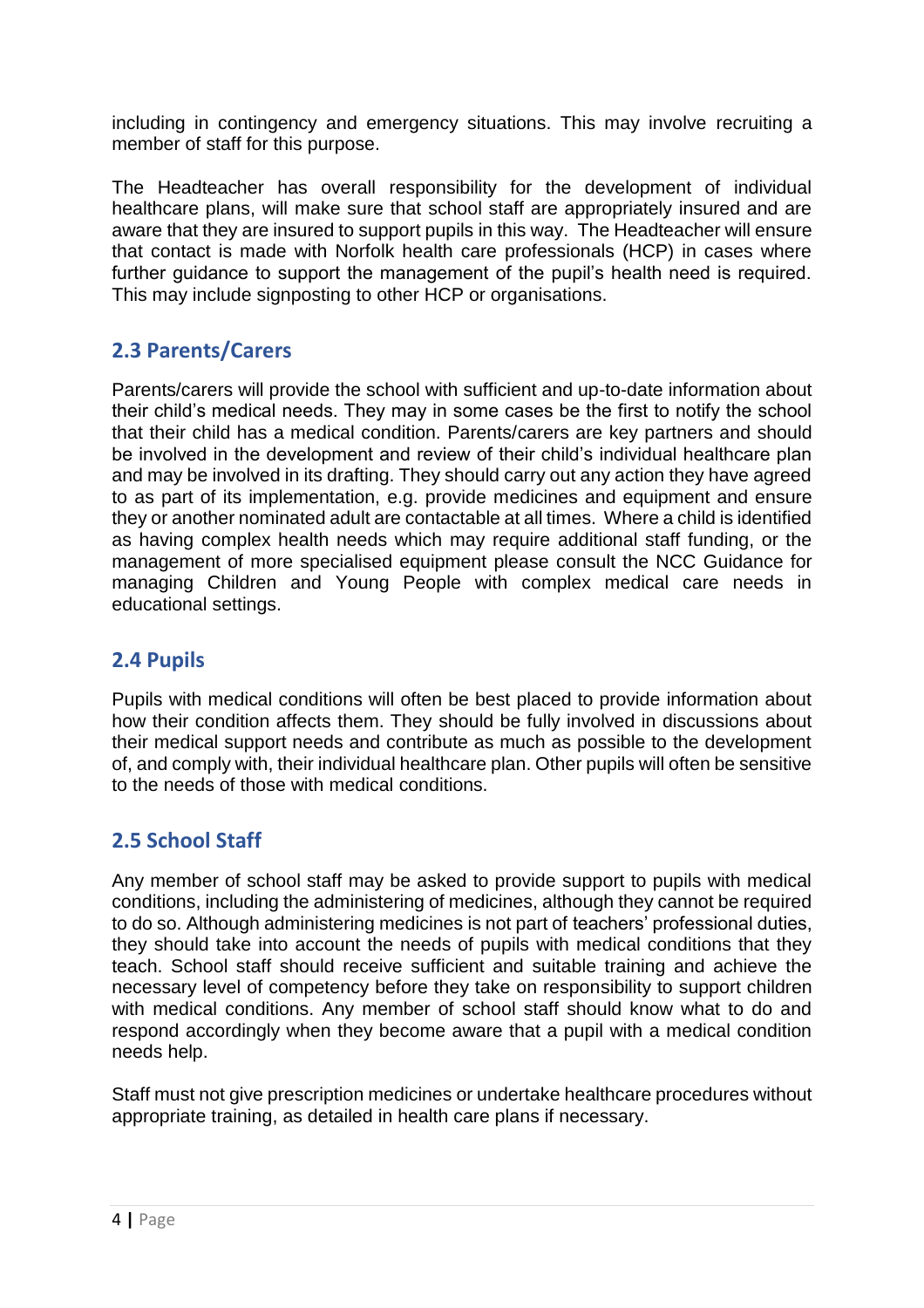#### **2.6 Norfolk HCP team**

The school has access to school nurses and other health practitioners via the Just One Number (0300 300 0123) Single Point of Access: [www.justonenorfolk.nhs.uk.](http://www.justonenorfolk.nhs.uk/) Schools can contact the service for advice and support when a young person has a health condition and needs additional support and advice. Where a health condition is impacting on school attendance, schools can also refer young people for a Health assessment to help explore the impact of their health needs. Where a child is already open to more specialist/community nursing or medical services, the HCP team may recommend liaison with the specialist service in the first instance. School/community/specialist nursing services may be able to provide advice on developing individual healthcare plans and support associated staff training needs. The Children & Young People's Health Services (Norfolk HCP) website also offers a range of online information and resources for children, young people, families and professionals: [www.justonenorfolk.nhs.uk/our-services](http://www.justonenorfolk.nhs.uk/our-services)

# **2.7 Other Healthcare Professionals**

Other healthcare professionals, including GPs, paediatricians and mental health professionals, may communicate with schools when a child has been identified as having a medical condition that will require support at school. They may provide advice on developing individual healthcare plans. Specialist local health teams may be able to provide support in schools

# **3. Staff Training and Support**

Any member of school staff providing support to a pupil with medical needs should have received suitable training.

This should include references to staff training on:

- the development or review of individual healthcare plans [IHPs]
- an understanding of the specific medical conditions they are being asked to deal with, their implications and preventative measures
- whole-school awareness training so that all staff are aware of the school's policy for supporting pupils with medical conditions and their role in implementing that policy
- relevant healthcare professionals should be able to advise on training that will help ensure that all medical conditions affecting pupils in the school are understood fully. This includes preventative and emergency measures so that staff can recognise and act quickly when a problem occurs
- Training for specific conditions may be available via external websites for example: [www.asthma.org.uk](http://www.asthma.org.uk/) [www.anaphylaxis.org.uk](http://www.anaphylaxis.org.uk/) [www.epilepsy.org.uk](http://www.epilepsy.org.uk/)  To discuss sources for training for specific health conditions contact the Just One Number (0300 300 0123)
- Awareness of other relevant NCC policies including those for pupils with complex medical care needs/intimate care needs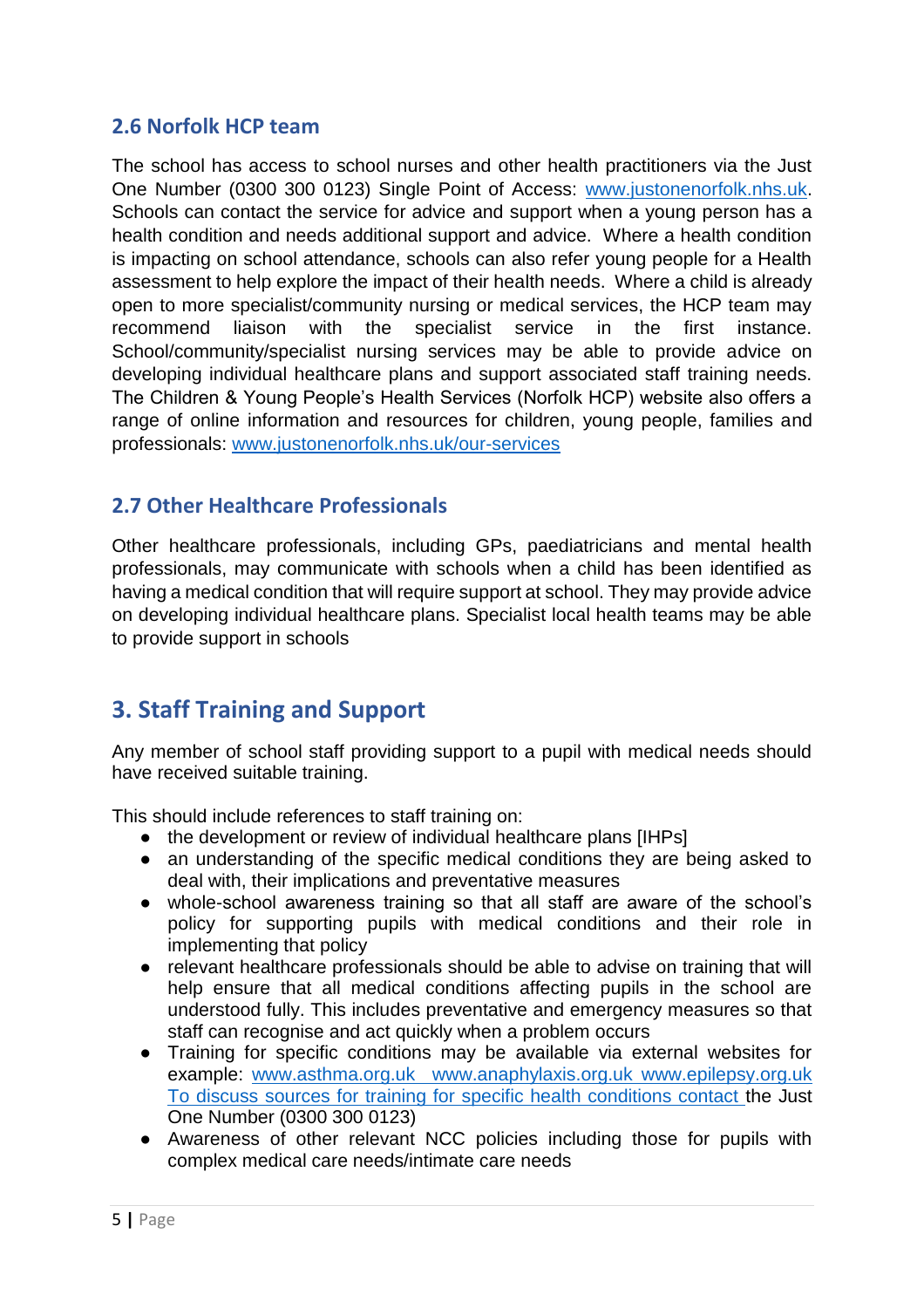# **4. Managing Medicine on School premises**

Medicines will only be administered at school when it would be detrimental to a child's health or school attendance not to do so.

- non-prescription medicines will not be administered at school by staff. Parents/carers may arrange to come into school to administer non-prescribed medicines if they wish to do so.
- no child will be given prescription medicines without their parent/carer's written consent – except in exceptional circumstances where the medicine has been prescribed to the child without the knowledge of the parents. In such cases, every effort will be made to encourage the child or young person to involve their parents/carers while respecting their right to confidentiality.
- where clinically possible, the school will seek to ensure that parents request that medicines are prescribed in dose frequencies which enable them to be taken outside school hours
- schools will only accept prescribed medicines if these are in-date, labelled, provided in the original container as dispensed by a pharmacist and include instructions for administration, dosage and storage. The exception to this is insulin, which must still be in date, but will generally be available to schools inside an insulin pen or a pump, rather than in its original container
- all medicines should be stored safely. Children and staff will know where their medicines are at all times and staff will be able to access them immediately. Where relevant, they will know who holds the key to the storage facility. Medicines and devices such as asthma inhalers, blood glucose testing meters and adrenaline pens should be always readily available to children and not locked away. This is particularly important to consider when outside of school premises, e.g. on school trips
- when no longer required, medicines should be returned to the parent/carer to arrange for safe disposal. Sharps boxes should always be used for the disposal of needles and other sharps
- controlled drugs that have been prescribed for a pupil will be stored securely in the school office in a non-portable container and only named staff should have access. Controlled drugs should be easily accessible in an emergency. A record should be kept of any doses used and the amount of the controlled drug held
- school staff may administer a controlled drug to the child for whom it has been prescribed. Staff administering medicines should do so in accordance with the prescriber's instructions. Schools should keep a record of all medicines administered to individual children, stating what, how and how much was administered, when and by whom. Any side effects of the medication to be administered at school should be noted in school
- Students who can take their medicines themselves or manage procedures may require an appropriate level of supervision. If it is not appropriate for a student to self-manage, then relevant staff will help to administer medicines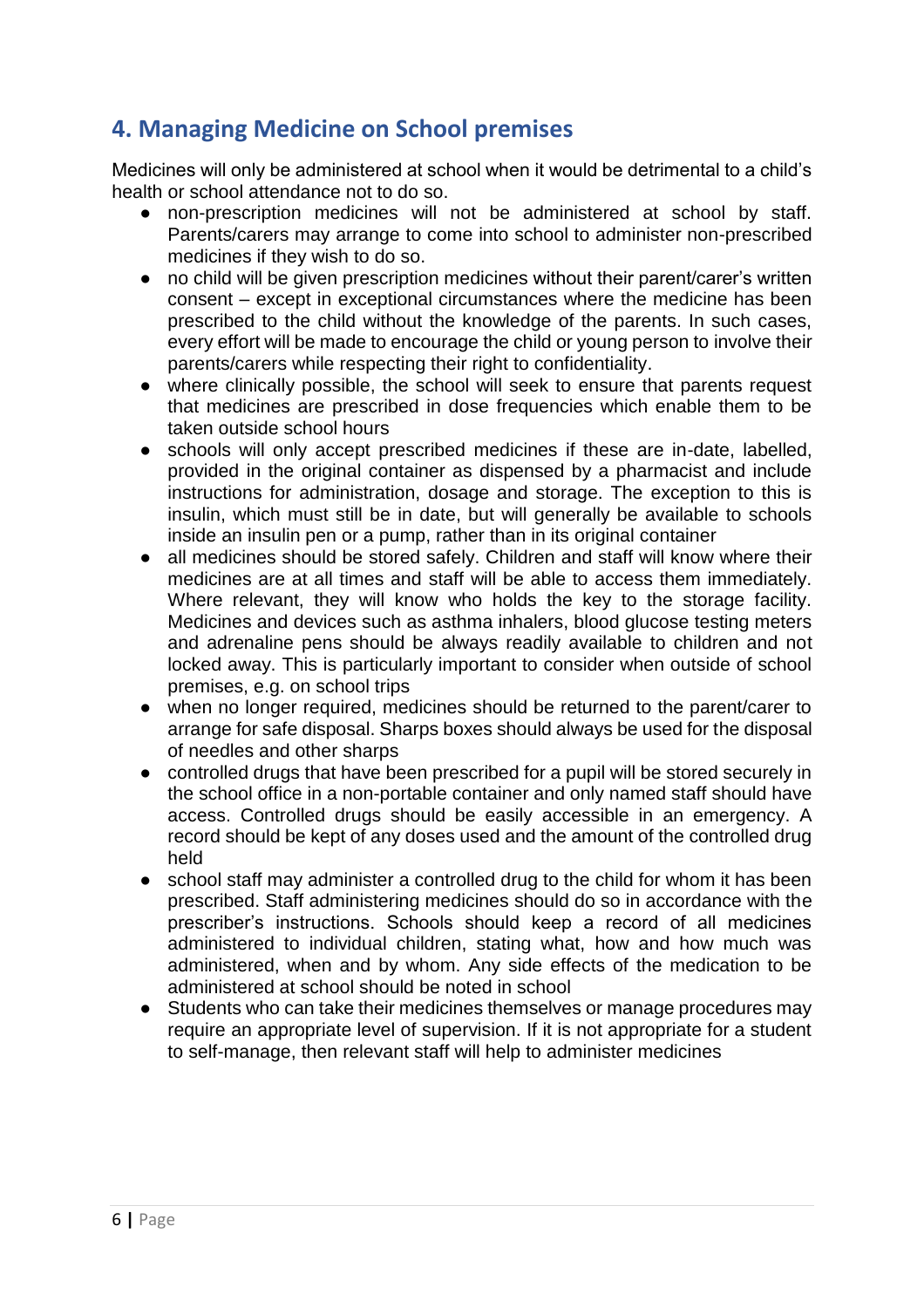#### **4.1 Controlled Drugs**

Controlled drugs are prescription medicines that are controlled under the [Misuse of](http://www.legislation.gov.uk/uksi/2001/3998/contents/made)  [Drugs Regulations 2001](http://www.legislation.gov.uk/uksi/2001/3998/contents/made) and subsequent amendments, such as morphine or methadone.

All controlled drugs are kept in a secure LOCKED cupboard in the school office and only the Headteaacher and the office staff will have access.

Controlled drugs will be easily accessible in an emergency and a record of any doses used and the amount held will be kept.

# **5. Record Keeping**

The Headteacher will ensure that written records are kept of all medicines administered to children – including medication refusals or errors.

# **6. Individual Healthcare Plans**

The headteacher has overall responsibility for the development of IHPs for pupils with medical conditions. This has been delegated to the SENCo.

Plans will be reviewed at least annually, or earlier if there is evidence that the pupil's needs have changed. Special consideration needs to be given to reviewing the plan when a young person is transitioning to a different setting or reintegrating back into school after a period of absence.

Plans will be developed with the pupil's best interests in mind and will set out:

- What needs to be done
- When
- By whom

Not all pupils with a medical condition will require an IHP. It will be agreed with a healthcare professional and the parents/carers when an IHP would be inappropriate or disproportionate. This will be based on evidence. If there is not a consensus, the headteacher will make the final decision.

Plans will be drawn up in partnership with the school and parents/carers with advice from a relevant healthcare professional, such as a member of the HCP team, a specialist nurse, allied health professional or paediatrician who can best advise on the pupil's specific needs. The pupil will be involved wherever appropriate. If healthcare professionals cannot offer advice in person they may provide written guidance or information.

IHPs will be linked to, or become part of, any education, health and care (EHC) plan. If a pupil has SEN but does not have an EHC plan, the SEN will be mentioned in the IHP.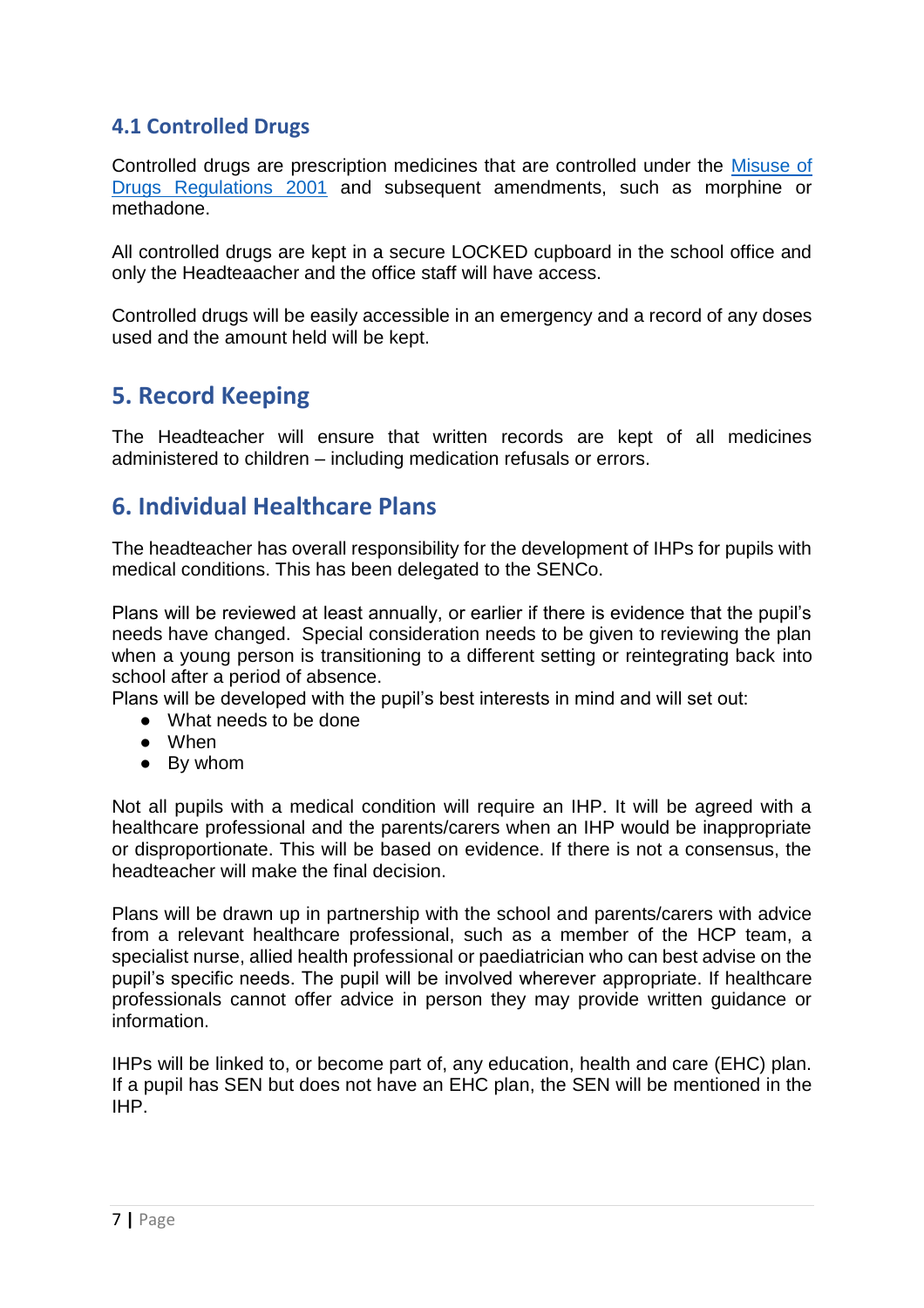The level of detail in the plan will depend on the complexity of the child's condition and how much support is needed. The headteacher and the SENCo will consider the following when deciding what information to record on IHPs:

- The medical condition, its triggers, signs, symptoms and treatments
- The pupil's resulting needs, including medication (dose, side effects and storage) and other treatments, time, facilities, equipment, testing, access to food and drink where this is used to manage their condition, dietary requirements and environmental issues, e.g. crowded corridors, travel time between lessons
- Specific support for the pupil's educational, social and emotional needs. For example, how absences will be managed, requirements for extra time to complete exams, use of rest periods or additional support in catching up with lessons, counselling sessions
- The level of support needed, including in emergencies. If a pupil is selfmanaging their medication, this will be clearly stated with appropriate arrangements for monitoring
- Who will provide this support, their training needs, expectations of their role and confirmation of proficiency to provide support for the pupil's medical condition from a healthcare professional, and cover arrangements for when they are unavailable
- Who in the school needs to be aware of the pupil's condition and the support required
- Who outside the school needs to be aware of the pupil's condition and the support required (with appropriate consent from the young person and family) – for example school transport provided by local authority
- Arrangements for written permission from parents/carers and the headteacher for medication to be administered by a member of staff, or self-administered by the pupil during school hours
- Separate arrangements or procedures required for school trips or other school activities outside of the normal school timetable that will ensure the pupil can participate, e.g. risk assessments. Please consider large or split school sites
- Where confidentiality issues are raised by the parent/carer/pupil, the designated individuals to be entrusted with information about the pupil's condition
- What to do in an emergency (including medication administration errors), including who to contact, and contingency arrangements

# **7. Emergency Procedures**

As part of general risk management processes, all schools should have arrangements in place for dealing with emergencies for all school activities wherever they take place, including on school trips within and outside the UK. Where a child has an individual healthcare plan, this should clearly define what constitutes an emergency and explain what to do, including ensuring that all relevant staff are aware of emergency symptoms and procedures. Other pupils in the school should know what to do in general terms, such as informing a teacher immediately if they think help is needed. If a child needs to be taken to hospital, staff should stay with the child until the parent/carer arrives, or accompany a child taken to hospital by ambulance. Schools need to ensure they understand the local emergency services' cover arrangements and that the correct information is provided for navigation systems. The school's full address and grid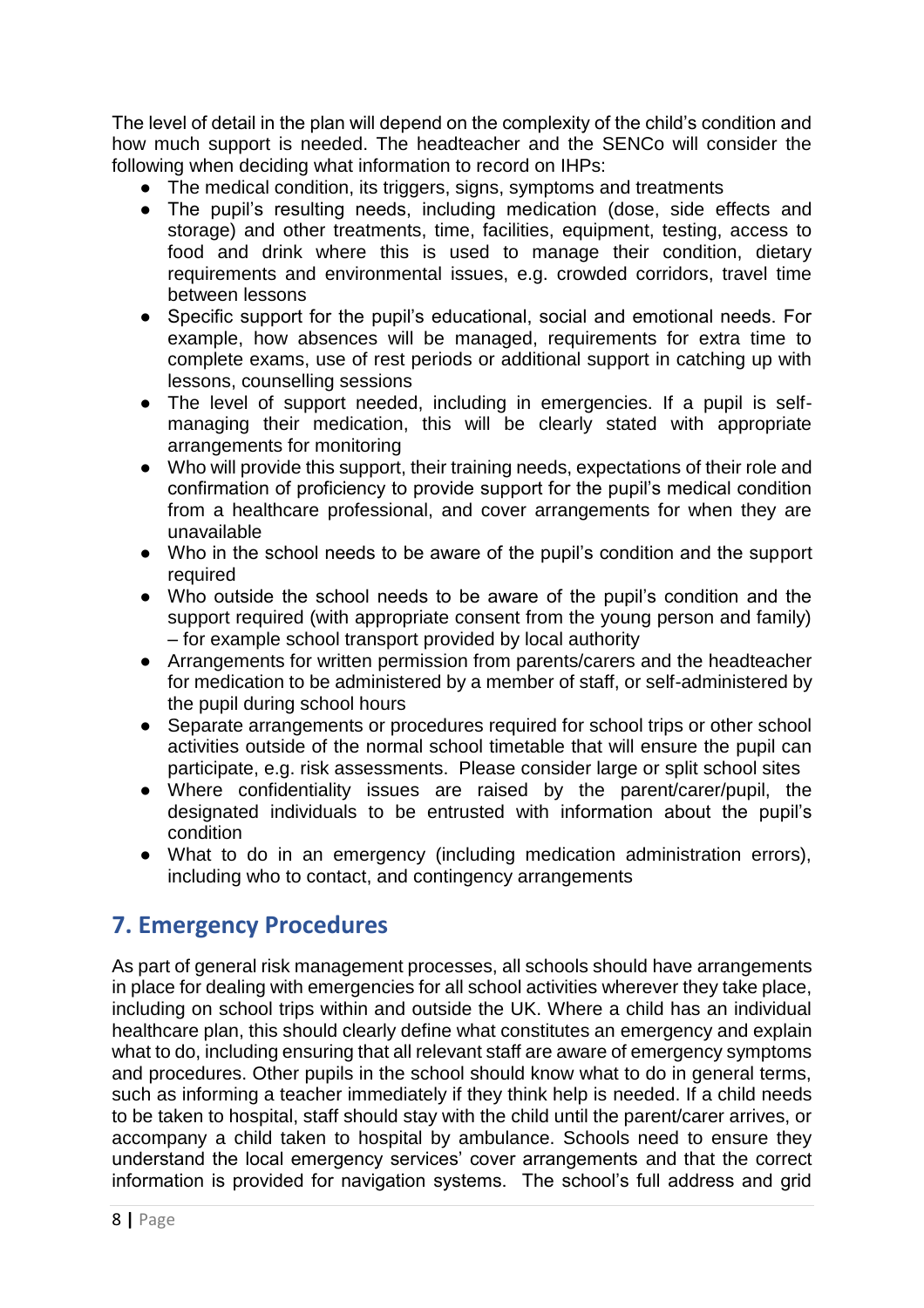reference can be found on the filing cabinet next to the phone in the office on a laminated red card. It is important to ensure emergency treatments (for example asthma inhalers/adrenaline auto injectors) are always available – this may include consideration of when pupils are off-site.

# **8. Equal Opportunities**

The Governing body will ensure that the school enables pupils with medical conditions to participate in school trips and visits, or in sporting activities, and not prevent them from doing so.

The school will consider what reasonable adjustments need to be made to enable these pupils to participate fully and safely on school trips, visits and sporting activities. Risk assessments will be carried out so that planning arrangements take account of any steps needed to ensure that pupils with medical conditions are included. In doing so, pupils, their parents/carers and any relevant healthcare professionals will be consulted. The school acknowledges the Equalities Act 2010 and schools and works proactively to support all its pupils.

# **9. Unacceptable Practice**

Although school staff are encouraged to use their professional discretion and judge each case on its merits with reference to the child's individual healthcare plan, it is not generally acceptable practice to:

- prevent children from easily accessing their inhalers and medication and administering their medication when and where necessary
- assume that every child with the same condition requires the same treatment;
- ignore the views of the child or their parents/carers; or ignore medical evidence or opinion (although this may be challenged)
- send children with medical conditions home frequently for reasons associated with their medical condition or prevent them from staying for normal school activities, including lunch, unless this is specified in their individual healthcare plans
- if the child becomes ill, send them to the school office or medical room unaccompanied or with someone unsuitable
- penalise children for their attendance record if their absences are related to their medical condition, e.g. hospital appointments
- prevent pupils from drinking, eating or taking toilet or other breaks whenever they need to in order to manage their medical condition effectively
- require parents/carers, or otherwise make them feel obliged, to attend school to administer medication or provide medical support to their child, including with toileting issues. No parent/carer should have to give up working because the school is failing to support their child's medical needs
- prevent children from participating, or create unnecessary barriers to children participating in any aspect of school life, including school trips, e.g. by requiring parents/carers to accompany the child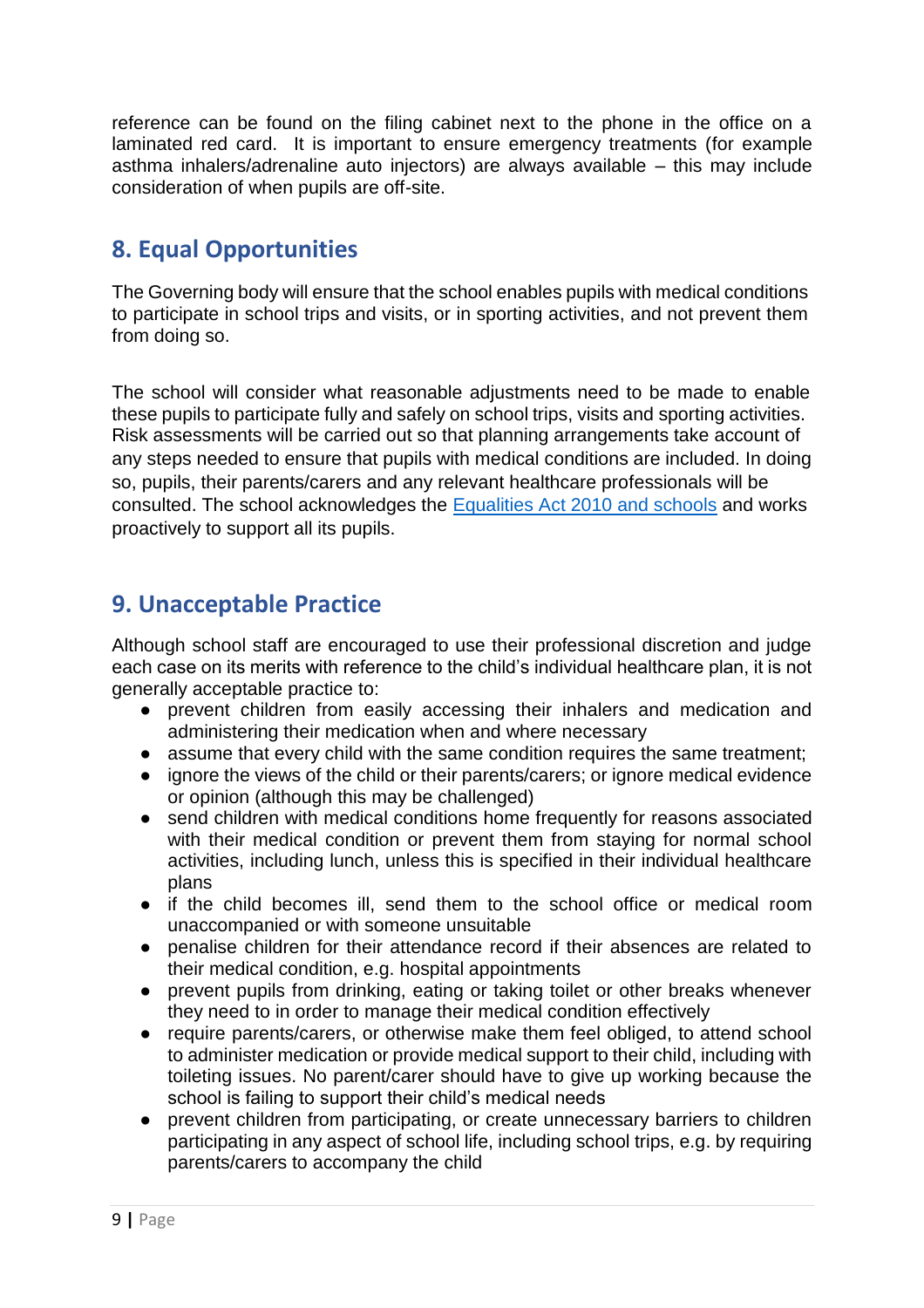# **10. Attendance**

A child or young person with a medical condition may have difficulties attending school at certain times. This could be due to planned appointments or surgery, or as a result of an increase in symptoms or deterioration of their overall health condition. Parents have a responsibility to advise schools of any planned appointments or predicted absence due to surgery/therapeutic intervention. Schools have a responsibility to [code this absence appropriately.](https://www.schools.norfolk.gov.uk/pupil-safety-and-behaviour/school-attendance/school-attendance-guidance-and-legislation) If a school does not have sufficient information regarding a young persons' health condition, and it is impacting on school attendance, they may contact the Just One Number (0300 300 0123) Single Point of Access: [www.justonenorfolk.nhs.uk](http://www.justonenorfolk.nhs.uk/) to request a school nurse attendance health check. If this process does not identify sufficient information schools can also contact GP's with parental consent, utilising the NCC Joint Protocol between Health Services and Schools. If absence due to a medical condition is noted to be for more than 15 days, schools should consult the [NCC Medical Needs Service](https://www.schools.norfolk.gov.uk/pupil-needs/health-needs/medical-needs-service) for advice and support.

# **11. Liability and Indemnity**

The Governing body will ensure that the appropriate level of insurance is in place and appropriately reflects the level of risk and that the school is a member of the Department for Education's Risk Protection Arrangement (RPA).

# **12. Complaints**

The Governing body will ensure that the school's policy sets out how complaints concerning the support provided to pupils with medical conditions may be made and will be handled.